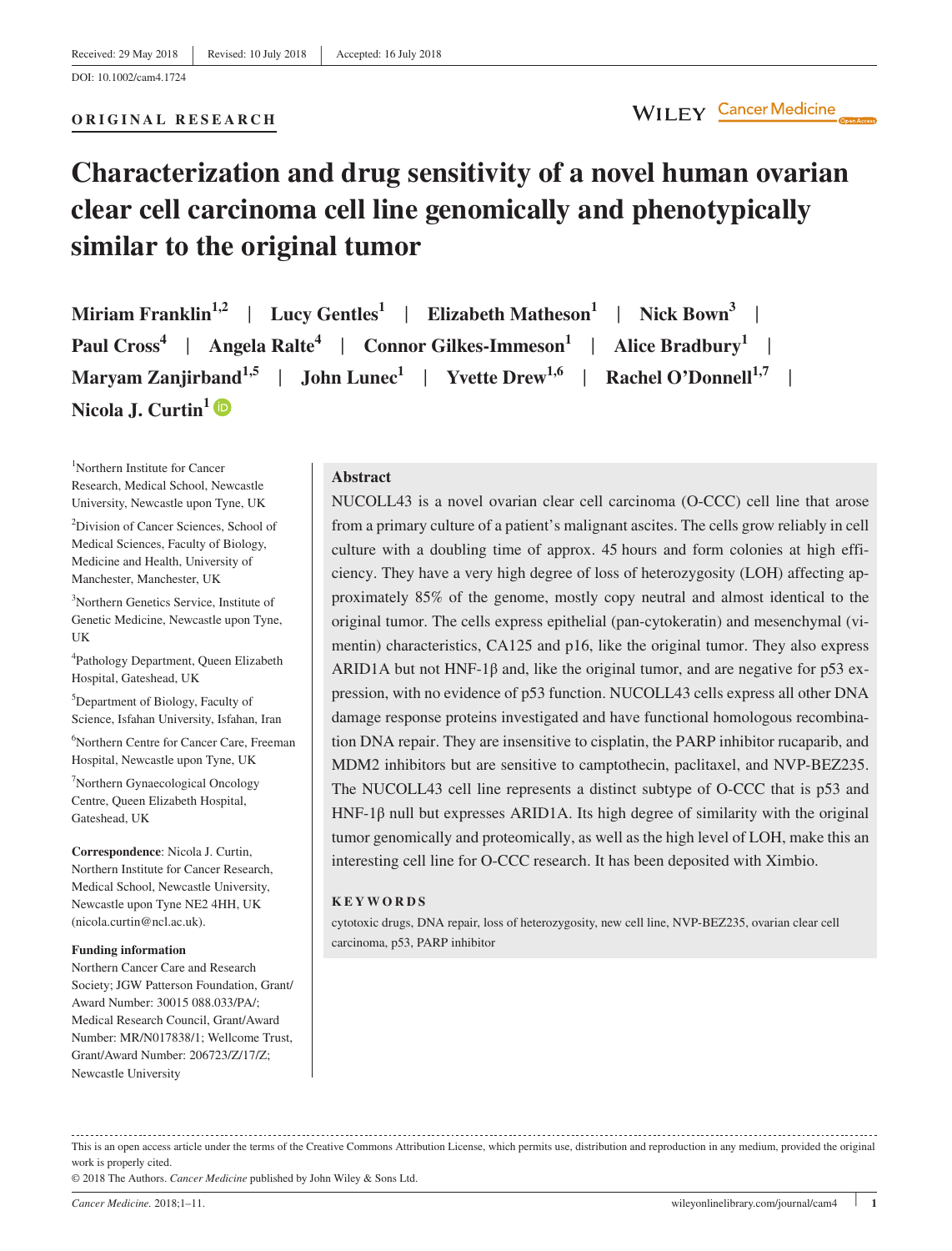# **1** | **INTRODUCTION**

Ovarian cancer is the 7th most common cancer in women, with half the cases being in women under 65. Each year, there are around 240 000 newly diagnosed cases and >150 000 women die of ovarian cancer worldwide.<sup>1</sup> Despite advances in surgery and chemotherapy, ovarian cancer has a relatively poor 5-year survival rate of approximately 45% in developed countries. This is largely due to late stage at diagnosis, as a consequence of the lack of specific symptoms and the absence of reliable screening tests.<sup>2</sup>

There are a number of different histological subtypes of ovarian cancer, each with different etiologies, clinical presentations, and mortality rates, and each associated with distinct clusters of mutations.<sup>3</sup> Despite the wide variability between these histological subtypes, they are currently all treated the same with cytoreductive surgery and platinum/taxane-based chemotherapy.<sup>4</sup> Nearly all of the most common subtype, highgrade serous ovarian cancer (HGSC) has TP53 mutations, and just over half are associated with BRCA mutations or other defects in the BRCA-associated homologous recombination DNA repair (HRR) pathway. These mutations underlie their sensitivity to platinum therapy, with initial response rates of 70%, and the recently introduced PARP inhibitors.<sup>5</sup>

Estimates of the frequency of clear cell carcinoma of the ovary (O-CCC) vary substantially in the literature from 4%- 5% up to  $26\%$ .<sup>6</sup> Variation may reflect differences in ethnicity and demographics of the populations sampled, sample size, and trends to increased diagnosis with time,<sup>7</sup> which may also reflect trends in pathological diagnoses. The cell of origin for O-CCC is believed to be endometrial, and endometriosis is a known risk factor for O-CCC.<sup>3</sup> Overexpression of TP53 (in its mutated inactive form) is seen in only  $10\%$ -20% of O-CCC cases, in contrast to the high incidence seen in HGSC.<sup>8</sup> Generally, O-CCCs respond poorly to chemotherapy with response rates of 15%-45%, with the higher response rates possibly attributable to misdiagnosis of HGSC as O-CCC.6 The high rates of resistance in O-CCC highlight the need for further research to better understand the biology of this subset of ovarian cancer as well as therapies targeting their unique biology.<sup>9</sup>

Cell lines are the most commonly used model to study cancer in vitro. The numerous HGSC cell lines available were key in identifying BRCA/HRR pathway defects as major determinants of sensitivity to platinum-based and PARP inhibitor chemotherapy for this subset of ovarian cancer. However, there are far fewer cell lines available that model the other subtypes of ovarian cancer. For O-CCC, 27 cell lines have been described (Table S1), but most have not been extensively characterized and only 14 have been deposited in cell banks. Furthermore, recent research has highlighted cases of subtype misclassification of existing ovarian cancer cell lines. $10,11$ 

The aim of this study was to characterize a novel cell line, designated NUCOLL43, which was derived from the ascitic fluid of a patient with clear cell adenocarcinoma of gynecological origin. NUCOLL43 cells grow well in culture with a consistent growth rate and stable phenotype. It is representative of its tumor of origin based on the pan-genomic and phenotypic similarity to the original tumor. NUCOLL43 cells are resistant to cisplatin and the PARP inhibitor rucaparib, but sensitive to paclitaxel, camptothecin, and to NVP-BEZ 235. Interestingly, the cell line shows complete loss of TP53 function and expressed protein despite no evidence of chromosome 17p deletion. It exhibits a high level of copy neutral loss of heterozygosity.

## **2** | **MATERIALS AND METHODS**

## **2.1** | **Chemicals and reagents**

All chemicals and reagents were obtained from Sigma (Poole, UK) unless otherwise stated. Camptothecin, paclitaxel, rucaparib (a gift from Pfizer Global R&D), VE-821, NVP BEZ235 (Selleckchem), Nutlin-3 (NewChem, Newcastle, UK) and RG7388 (kindly provided by Newcastle Anticancer Drug Development Initiative) were dissolved in dry dimethyl sulfoxide (DMSO) at concentrations of 1-10 mmol/L and stored as aliquots at −20°C. Cisplatin was dissolved in PBS at 1 mmol/L and stored in aliquots at −20°C.

## **2.2** | **Cell line establishment**

The cell line described in this study, NUCOLL43, was established from the ascitic fluid of a 57-year-old white British patient who presented with nonspecific symptoms of abdominal bloating and distension. Subsequent investigations demonstrated marginally elevated serum cancer antigen 125 (CA125) of 110 U/mL, and CT imaging showed ovarian masses with disseminated intra-abdominal metastases consistent with advanced stage ovarian cancer (FIGO stage 3C). She underwent a diagnostic laparotomy to assess for cytoreductive surgery; however, complete cytoreduction was not possible due to the extensive nature of her disease. Following drainage of ascites, a biopsy was taken, which confirmed CCC of gynecological origin. The patient unfortunately deteriorated with progressive disease, was not fit enough to undergo chemotherapy and died 6 weeks later. Ethical approval and written consent were obtained for the collection of clinical material and patient data (REC 12/NW/0202, REC 12/ NE/0395). The aspirated ascites collected from the patient were cultured ex vivo as previously described.<sup>4</sup> Following a period of apparent senescence at around 5 weeks, colonies of cells began to appear approximately 2 weeks later (Figure S1). From this point, the cells were cultured in RPMI-1640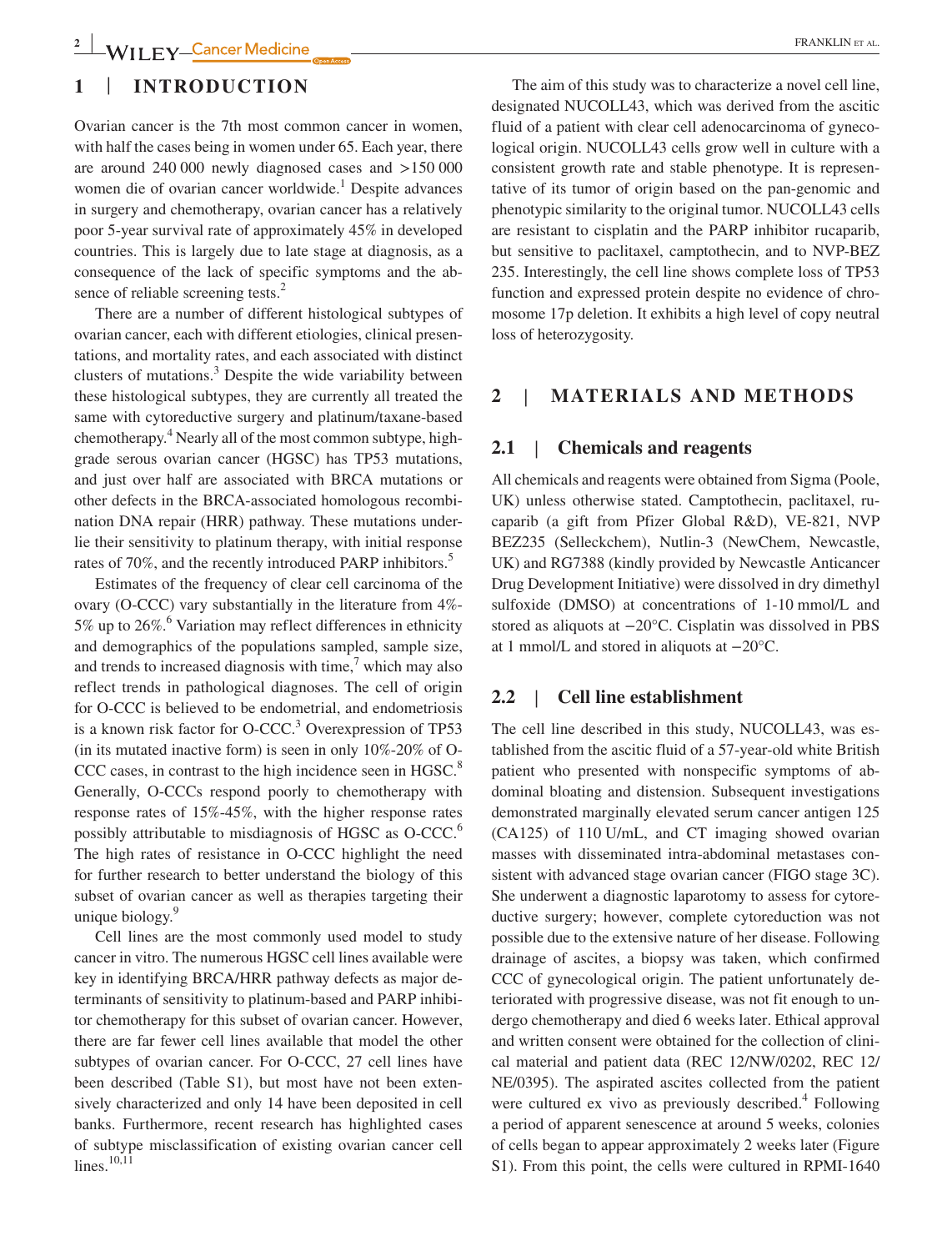medium supplemented with 20% fetal bovine serum (FBS) (Gibco) and grown at  $37^{\circ}$ C in a  $5\%$  CO<sub>2</sub> humidified atmosphere. For all experiments, the cells used were in their exponential growth phase.

## **2.3** | **Pathology and immunohistochemistry**

A portion of the tumor was removed during surgery and fixed in 10% buffered formalin. The formalin fixed paraffin embedded (FFPE) tissue was cut into four micron thick sections and taken on TOMO® Adhesive Microscope Slides. Immunohistochemical staining was performed using the streptavidin-avidin-biotin immunoperoxidase method. All staining procedures were performed using the fully automated and fully integrated Ventana BenchMark ULTRA immunohistochemistry platform (© 2013 Ventana Medical Systems, Inc.). All antibodies used were supplied as ready to use, prediluted kits by Ventana Medical Systems (including cytokeratin, vimentin, p16, p53 clone DO-7, Estrogen receptor clone SP-1, CA125 OC125, PAX 8 MRQ-50, Napsin A clone MRQ60). Immunostained sections were analyzed with Olympus System Microscope BX43 and Leica DM2500 microscopes.

## **2.4** | **Genetic analysis**

Karyotyping and SNP array analysis was carried out by the Northern Genetics Service. For SNP array analysis, DNA was extracted using a Qiagen QIAamp DNA Kit and symphony robot (NUCOLL43 cells and whole blood) or EZ1 robot (tumor) according to the manufacturer's instructions. DNAs were hybridized to whole genome Infinium CytoSNP-850K BeadChip arrays (Illumina, San Diego, CA, USA) and results were analyzed using BlueFuse Multi v4.4 software (Illumina).

## **2.5** | **Short tandem repeat (STR) analysis**

STR profiling was performed by NewGene Limited following extraction of DNA from frozen cell pellets alongside appropriate positive and negative controls. Eight short tandem repeat (STR) loci, plus Amelogenin, were amplified using the GenePrint® 10 System, supplied by Promega (Madison, WI, USA). The reaction products were processed using an Applied Biosystems® 3130× 1 Genetic Analyzer and the resulting data interpreted using GeneMarker® v2.6.0 software (SoftGenetics LLC, State College, PA, USA).

## **2.6** | **Western blot analysis**

For analysis of p53 function, whole cell lysates were prepared from exponentially growing cells in lysis buffer (62.5 mmol/L Tris-HCl pH 6.8, 2% w/v SDS), 10% v/v Glycerol) and then sonicated. For all other proteins, exponentially growing cells

ERANKLIN ET AL. **3**<br>**Cancer Medicine \_\_\_\_WILEY\_3** 

were lysed with RIPA buffer with 1:100 protease inhibitor cocktail (Thermo Fisher Scientific) or Phosphosafe extraction reagent (Merck) following the manufacturer's protocol. The protein content of all lysates was determined by Pierce BCA assays (Thermo Fisher Scientific, Waltham, MA, USA, Waltham, MA, USA) according to the manufacturer's protocol. For measurement of DNA damage response (DDR), proteins samples were diluted in XT sample buffer (Bio-Rad, Hemel Hempstead, UK) and XT reducing agent (Bio-Rad) and 30 μg protein was loaded to each lane of a 3-8% Criterion XT Tris-acetate gel (Bio-Rad) for electrophoresis. For analysis of p53 function, Novex® 4-20% Tris-glycine 12-well polyacrylamide gradient gels (Invitrogen, UK) were used. For all other proteins samples, diluted in 2x Laemmli buffer (Bio-Rad) and deionized water, were denatured by heating to 95°C for 5 minutes. 20-25 μg of protein was loaded per lane into a 4-20% Criterion TGX polyacrylamide gel (Bio-Rad) for electrophoresis. The separated proteins were transferred to nitrocellulose Hybond™ C membranes (Amersham, Buckinghamshire, UK). Membranes were blocked with 5% milk (w/v) or 5% BSA (w/v) (for DDR proteins) in TBST, before incubation with primary antibodies in the same buffer: mouse anti-MDM2 (1:300 Merck Millipore #: OP46- 100UG), mouse anti-p21<sup>WAF1</sup> 1:100 (#: OP64, Calbiochem), mouse anti-p53 (1:500 Leica Microsystems Ltd. #: NCL-Lp53-DO7), rabbit anti-HNF-1β (1:400, Sigma #: HPA002083), mouse anti-p16 (1:1000, Abcam #: DCS50.1), mouse anti-ER-α (1:200, Santa Cruz #: D-12), rabbit anti-ARID1A (1:1000, Cell Signaling #: 12354), rabbit anti-ATM (1:500, Cell Signaling #: 2873S), goat anti-ATR (1:500, Santa Cruz #: 1887), rabbit anti-BRCA1 (1:500, Abcam #: 47573), rabbit anti-DNA-PKcs (1:500, Santa Cruz #: 9051), mouse anti-Ku70 (1:500, Abcam #: Ab80592), rabbit anti-Ku80 (1:500, Abcam #: Ab3114), PARP1 (1:500, Biovision #: 3001-100), rabbit anti-RAD51 (1:100, Santa Cruz #: 8349), rabbit anti-XRCC1 (1:500, Santa Cruz #: 11429), mouse antiactin (1:1000, Sigma-Aldrich #: A4700), mouse anti-α-tubulin (1:20 000, Sigma #: T6074) and rabbit antivinculin (1:1000, Cell Signaling #: 13901). The membranes were then incubated with HRP-conjugated secondary anti-mouse (Dako #: P0448), anti-rabbit (Dako #: P0448) or anti-goat (Santa Cruz #:2020) IgG antibodies were used at 1:2000. Clarity Western enhanced chemoluminescence substrate (Bio-Rad) was used to visualize the bands following the manufacturer's protocol, and luminescence measured using G-box gel documentation system (Syngene). For analysis of p53 function, X-ray film (Fujifilm) was used to visualize the proteins.

#### **2.7** | **Immunofluorescence microscopy**

Cells were seeded onto sterile coverslips and allowed to adhere and grow to 80% confluence prior to fixation with ice-cold methanol. Coverslips were washed with potassium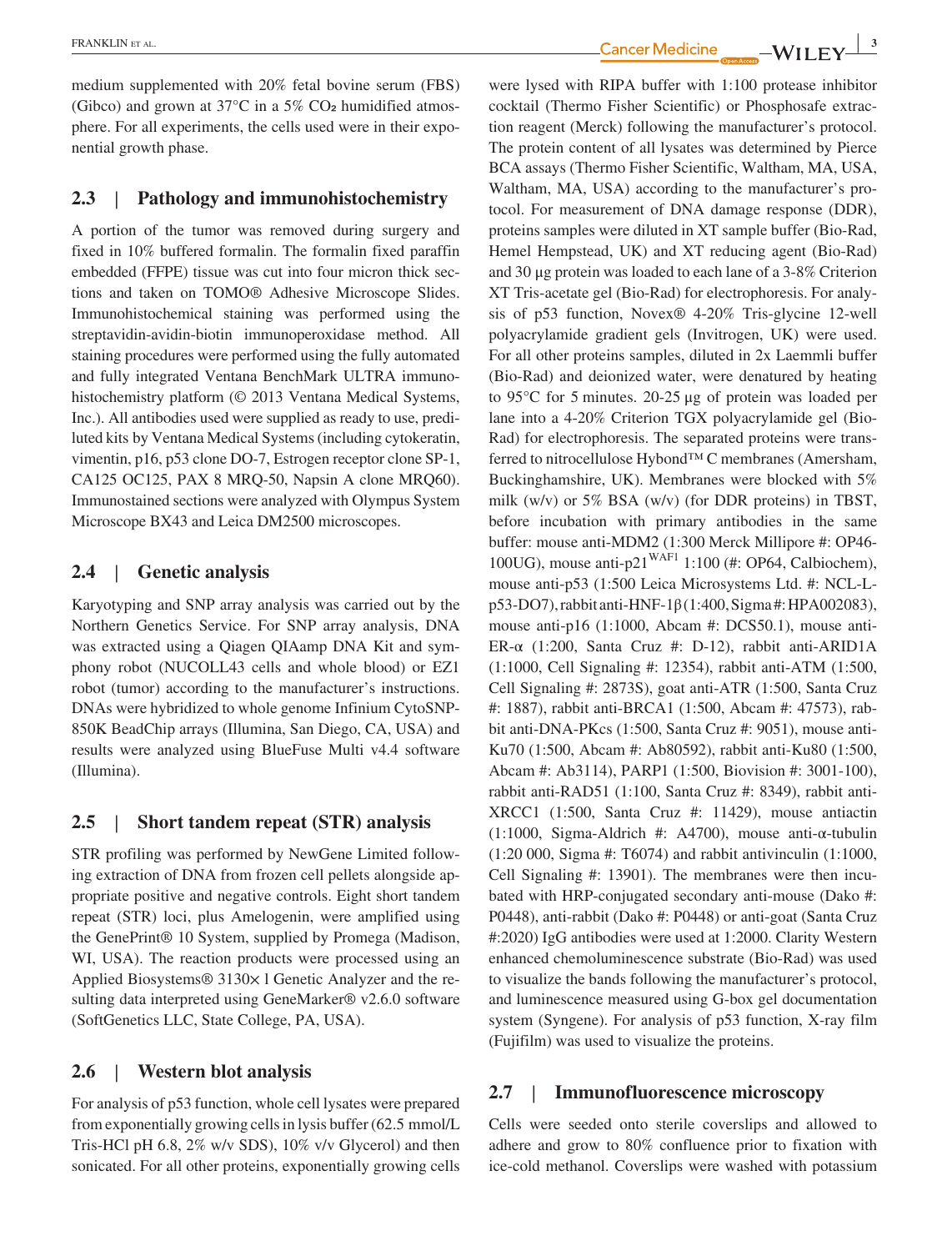chloride (KCl) buffer (120 mmol/L KCl, 20 mmol/L NaCl, 10 mmol/L Tris-HCl, 1 mmol/L EDTA plus 0.2% Triton X-100), blocked with 2% bovine serum albumin (BSA) diluted in KCl buffer, and incubated overnight at  $4^{\circ}$ C with primary antibodies: mouse anti-pan-cytokeratin (1:300, Abcam #: PCK-26), rabbit antivimentin (1:250, Abcam #: EPR3776), mouse anti-P16 (1:500, Abcam #: DCS 50.1) or rabbit anti-CA125 (1:500, Epitomics #: EPR1020(20). After washing with KCl buffer, coverslips were incubated with corresponding fluorescently labeled secondary antibodies (Alexa Fluor 488 goat anti-rabbit, Alexa Fluor 546 goat anti-mouse (Invitrogen Life Technologies, Carlsbad, CA, USA)) diluted 1:1000 in 2% BSA (w/v) KCl buffer. After washing with KCl, the coverslips were mounted onto slides using VectaShield with DAPI (Vector Laboratories, Peterborough, UK) and viewed immediately using a Leica DMR fluorescence microscope.

# **2.8** | **Analysis of p53 function**

The function of p53 was determined by measuring its induction and stabilization following 6 hours exposure to 0.5 μmol/L of the MDM2 inhibitor RG7388 (Idasanutlin) and consequent induction of MDM2 and p21 protein expression by Western blot as described above. The sensitivity of NUCOLL-43 to the MDM2 inhibitors, Nutlin-3a and RG7338 was determined as previously described.<sup>12</sup>

## **2.9** | **Homologous recombination DNA repair (HRR) assay**

The HRR status of the cells was assessed as previously described.<sup>13</sup> Briefly, cells were seeded onto glass coverslips and untreated or irradiated (2 Gy) and treated with rucaparib (10 μmol/L) for 24 hours to collapse replication forks then fixed in ice-cold methanol. Coverslips were blocked with KCl buffer containing 2% BSA (w/v), 10% skimmed milk powder (w/v) and 10% goats serum (v/v) incubated overnight at 4°C with anti-RAD51 antibody (1:500, Abcam #: ab133534) then anti-phospho-Histone H2A.X (Ser139) (1:1000 Merck #: JBW301) for 1 hour. Following incubation with Alexa Fluor secondary antibodies, mounting and microscopy, as above, the number of γH2AX and RAD51 foci/nucleus were counted using ImageJ software with the PZFociEZ macro ([www.pzfociez.com\)](http://www.pzfociez.com). Cells were classified HRR competent if there was a  $\geq$ 2-fold increase in RAD51 foci after DNA damage, confirmed by a  $\geq$ 2-fold increase in γH2AX.

## **2.10** | **Proliferation assay**

Cell proliferation was assessed by measurement of protein content of the population by sulforhodamine B (SRB) assay as previously described.<sup>14</sup> Briefly, cells were seeded at densities of between 50 and 5000 cells/well and fixed sequentially

over a 10-day period. They were stained with 0.4% SRB and cell density estimated at 570 nm using a 96-well plate spectrophotometer (SpectraMax 250 Molecular Devices). Cell doubling times were calculated for cells undergoing exponential growth using GraphPad Prism software (San Diego, CA, USA).

## **2.11** | **Cytotoxicity assays**

Colony formation assays were used to determine the cytotoxic effect of various drugs on the cells, as previously described.<sup>15</sup> Briefly, cells were seeded at densities of 50-10 000 cells per well in six well plates. After 24 hours, the cells were incubated with varying concentrations of a chemotherapeutic agent (camptothecin 0-100 nmol/L, rucaparib 0-100 μmol/L, paclitaxel 0-100 nmol/L, cisplatin 0-10 μmol/L (in the presence and absence of 1 μmol/L VE-821), NVP-BEZ235 0-300 nmol/L) for 24 hours with a final DMSO concentration of 0.5%, before being returned to drug-free media. For rucaparib radiopotentiation studies, cells were seeded as above and irradiated (0-8 Gy) in the presence and absence of 1 μmol/L rucaparib and returned to drug-free medium 24 hours later. After 7-day incubation, cells were fixed with Carnoy's fixative (methanol: acetic acid, 3:1 v/v) and stained with 0.4% crystal violet. Colonies were counted and cell survival determined by reference to the number of cells seeded and normalized to survival of vehicle alone (0.5% DMSO) or rucaparib or VE-821 alone treated control cells. LC $_{50}$  (concentration causing 50% cell death) values were determined by fitting a point-to-point curve using GraphPad Prism, (San Diego, CA, USA) version 6.

# **3** | **RESULTS**

## **3.1** | **Establishment in culture and morphology of the cell line**

The morphology of the original tumor is shown in Figure 1A (HE X50), where clear cells are visible, indicative of O-CCC. The ascites were seeded in tissue culture flasks in 50% ascitic fluid,  $50\%$  RPMI +  $20\%$  FBS. After 15 days, the medium was replaced with fresh RPMI  $+$  20% FBS at which stage they had typical primary epithelial culture morphology (Figure 1B). They underwent their first passage on day 23, and their epithelial nature was confirmed by pan-cytokeratin staining, with a second passage 10 days later. Initially, the cells appeared to senesce but approximately 8 days later colonies began to appear (Figure S1) and the cells were successfully passaged repeatedly over several months. They exhibited the typical morphology of epithelial cell cultures (confirmed by pan-cytokeratin staining at passage 1, 7 and 34 Figures S1 and 3) with multiple prominent nucleoli and grew to confluent monolayers with a cobblestone appearance (Figure 1C,D).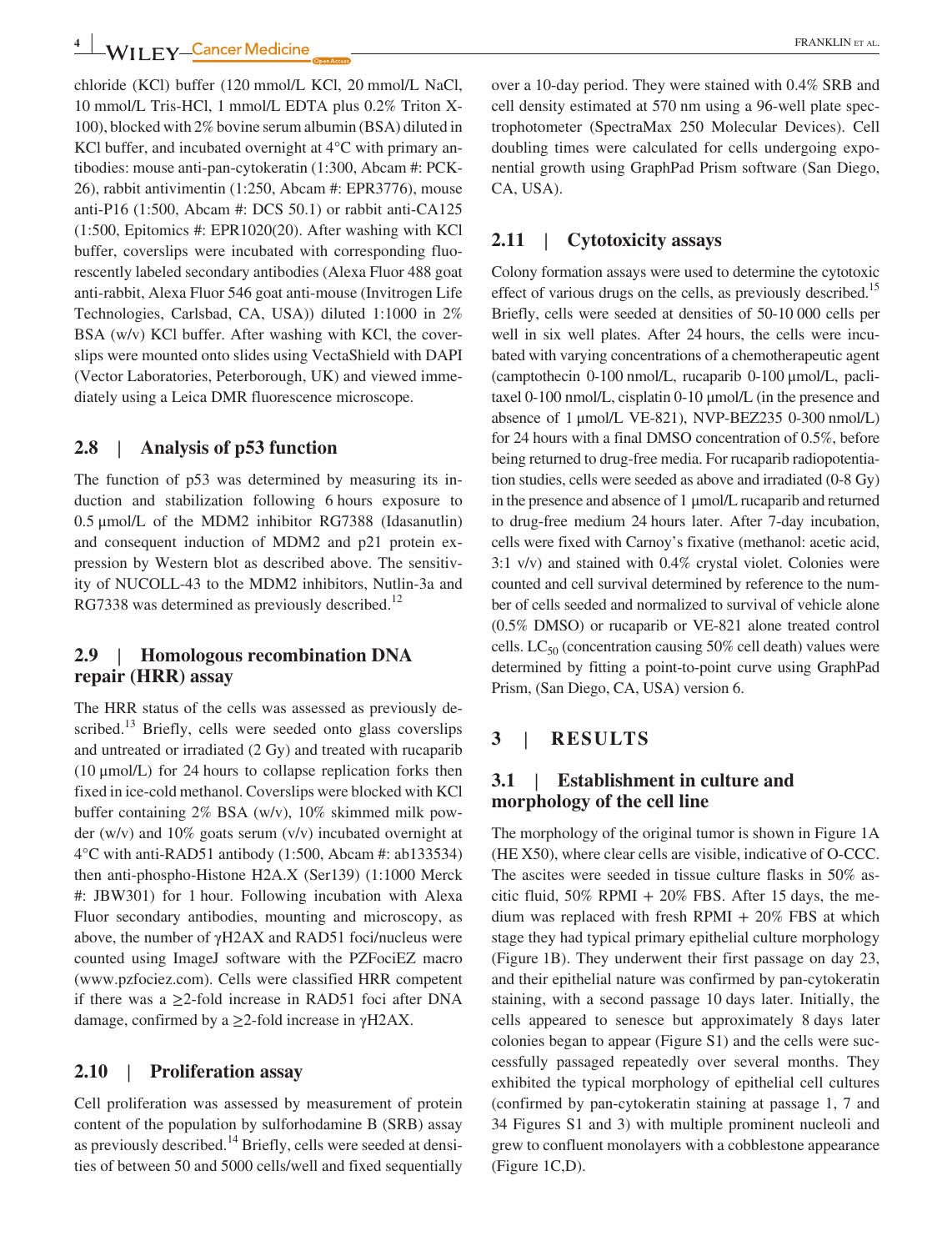

**FIGURE 1** Morphology of the original tumor and NUCOLL43 and growth characteristics. H&E (x400) staining of the original tumor showing clear cells and hobnail cells (white arrow and black arrow, respectively: (A) and phase-contrast microscopy (x400) of NUCOLL43 cells in primary culture (B) and at passages 3 (C) and 32 (D). Cells have epithelial morphology with prominent nucleoli and grow as confluent monolayers with a modest change of morphology from primary culture that is then maintained over 30 passages. Cells grew exponentially with time as determined by SRB staining until they reached confluence (Absorbance  $\approx$  2) (E)



**FIGURE 2** Results of SNP array analysis of NUCOLL43 (upper panels) and tumor (lower panels). The upper chart in each case represents the LogR intensity ratio (copy number), and lower chart represents the B allele frequency (zygosity). The Log R intensity ratios are broadly similar in NUCOLL43 and in tumor. The B allele frequency plots are also similar after subtracting the effect of presumed contaminating normal cells in the tumor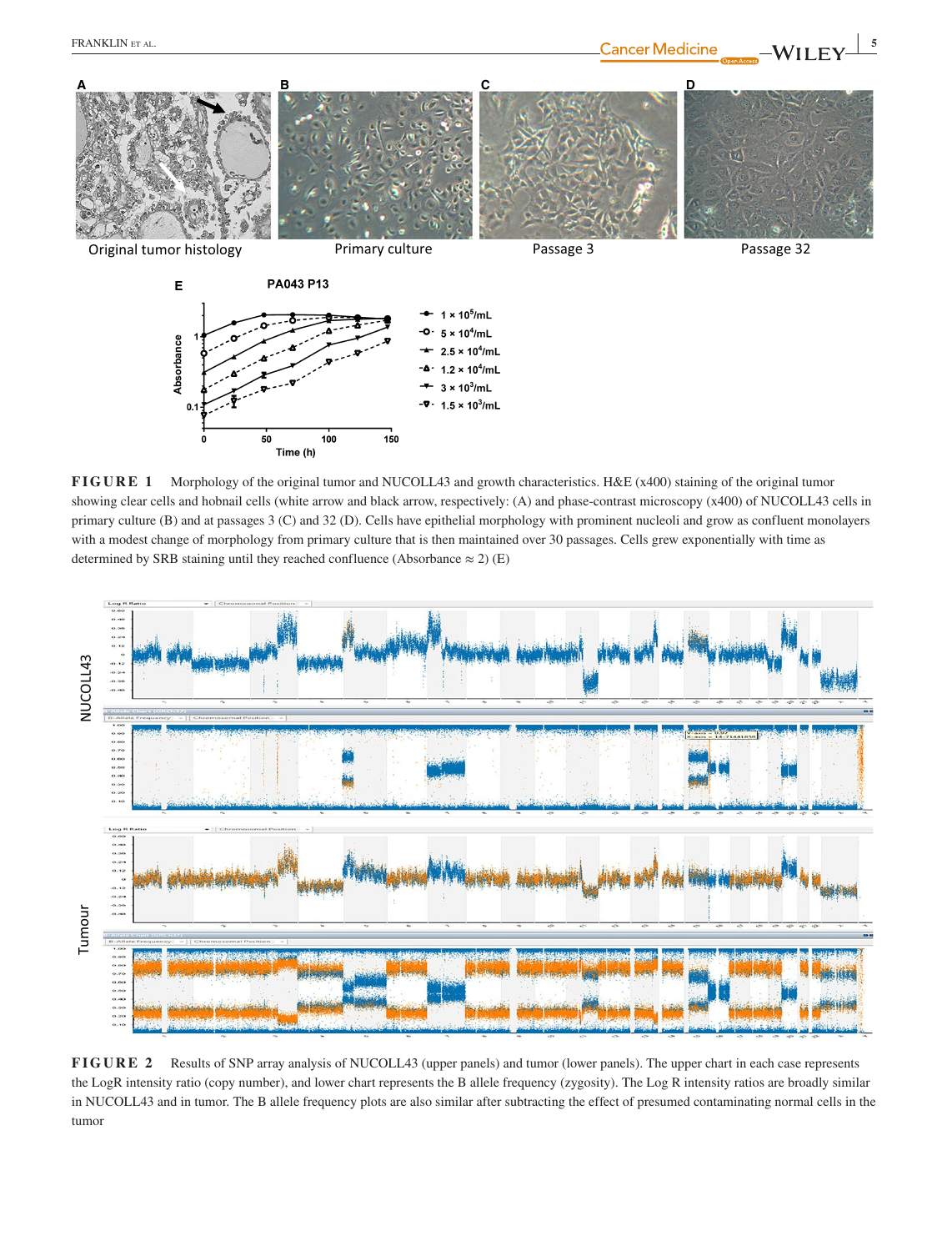The proliferation of NUCOLL43 was determined by SRB assay. The doubling times of cells seeded at different densities varied from 33 to 52 hours (Figure 1E) and the mean doubling time of the cells at passages 13 and 35 was 45 and 42 hours, respectively, with no significant difference between the two passages. STR profiling on NUCOLL43 was undertaken at passage 22 and 35 with identical results each time (TH01: 8, TPOX: 11, vWA: 16, CSF1PO: 13, D16S539: 10, 12, D7S820: 11, 13, D13S317: 11, D5S818: 13 and Amelogenin: X) and without a complex electropherogram, indicating the cell line was not a mixture and was stable. NUCOLL43 was able to form colonies with high efficiency (approximately 50% plating efficiency) within 2 weeks.

## **3.2** | **Pan-genomic and Chromosomal analysis of NUCOLL43 and the original tumor**

Single nucleotide polymorphism (SNP) array analysis of DNA extracted from NUCOLL43 cells revealed a neardiploid genome with several segmental chromosome abnormalities (Figure 2). Along with deletion of most of the long arm of chromosome 11 (11q), segmental gains were evident for most of the long of arm of chromosome 3 (3q), the short arm of chromosome 5 (5p) and 7 (7p), and a segment from distal chromosome 13 (13q).

A very high degree of loss of heterozygosity (LOH) was evident, affecting approximately 85% of the genome. Relative losses of whole chromosomes (monosomies) accounted for 25% of this LOH, while 75% corresponds to chromosomal regions present in at least two copies, that is, copy-neutral LOH *I* uniparental disomy (UPD). Only 15% of the genome had retained allelic heterozygosity.

Chromosome analysis identified a hypodiploid/diploid karyotype, with chromosome counts ranging from 35 to 47. An unusually high degree of cell-to-cell karyotypic heterogeneity was recorded, suggesting a derangement of the mitotic segregation process (Figure S2). Structurally abnormal marker chromosomes were present that appear to correspond to the segments of 3q gain, 7p gain and 11q loss.

An almost identical SNP array profile was observed for the original tumor, with copy number and zygosity pattern for chromosomes 1, 3, 4, 8, 9, 10, 11, 12, 13, 14, 15, 16, 18, 20, 21, 22 and X being identical with NUCOLL43, taking into account non-neoplastic cells in the tumor sample. The segmental imbalances seen on chromosomes 11 and 13 in NUCOLL43 were also present in the tumor. Gains of 5p and 7p were clearly evident in the NUCOLL43 genome: these were much less striking in the primary tumor, suggesting that they were present in only a minority of tumor cells. Analysis of DNA from whole blood from the patient showed no genetic abnormalities.



**FIGURE 3** Comparison of protein expression in the original tumor and NUCOLL43 (early and late passage). Both tumor and NUCOLL43 expressed both pan-cytokeratin and vimentin, indicative of epithelial and mesenchymal characteristics as well as CA125 and p16. Upper panel: pancytokeratin staining (x20); tumor cells show positive cytoplasmic staining. Vimentin staining (x20); tumor cells show patchy positivity, with the stroma surrounding showing strong positive staining. Lower panels: Both passages of NUCOLL43 highly express cytokeratin and vimentin, nuclei counterstained in blue with DAPI. Upper panel: The tumor cells stain positive for CA125 (x20) with clear localization to the cell membrane. Lower panels: CA125 is highly expressed in NUCOLL43 at P7, but low expression seen at P34. Upper panel: The tumor cells are highly positive for P16 (x20) throughout the cell rather than distinctly cytoplasmic or nuclear. Lower panels: Both passages express p16; at P7, the staining is throughout the cell, and at P34, it is localized to the cytoplasm. In NUCOLL43, p16 expression was confirmed by Western blot at both passages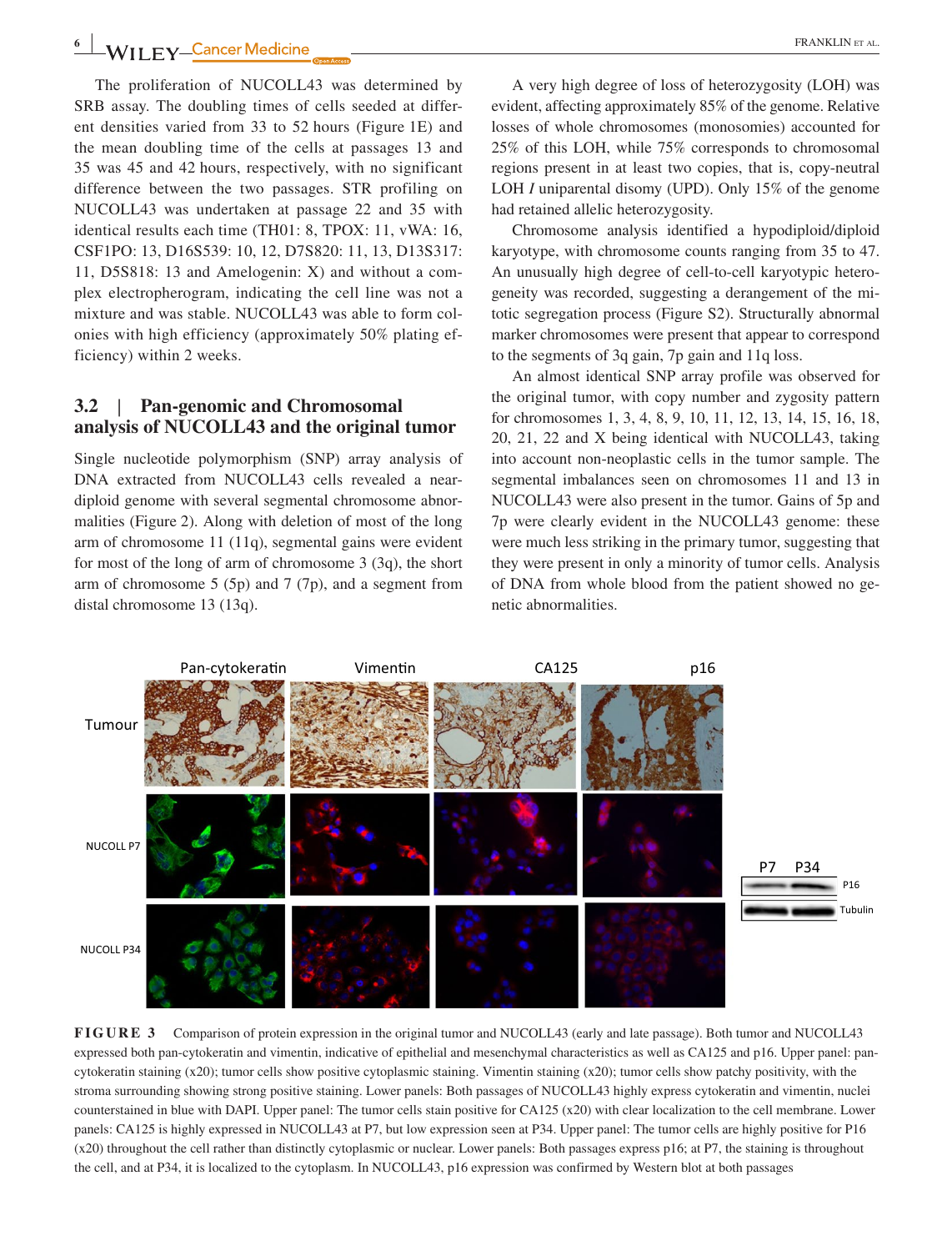**|** FRANKLIN et al. **<sup>7</sup>**

# **3.3** | **Proteomics of NUCOLL43 and the original tumor**

Because of the striking genomic similarity between NUCOLL43 and the original tumor from which it was derived we investigated the phenotypic similarity in terms of expressed proteins. The tumor was positive for pan-cytokeratin (an epithelial marker), p16 and CA125 (a marker of ovarian cancer) with patchy/focal positive staining for vimentin (a mesenchymal marker) (Figure 3); and negative (null) for p53 (Figure S4) and estrogen receptor (ER) (not shown). Immunofluorescence (IF) analysis showed good concordance with the original tumor with NUCOLL43 positive for vimentin and pan-cytokeratin at early and late passage. CA125, was expressed in both the tumor and NUCOLL43, but appeared

to be weaker at the later passage. P16 was expressed at both passages of NUCOLL43, again correlating with the original histology; however, the pattern of staining differed between the two passages with detection seen throughout the cytoplasm and nucleus at P7, in comparison with the clear cytoplasmic staining seen at P34 cells. In addition to the antigens described here, the original tumor was positive for CKC, CK7 and CK 5/6, negative for GATA3, CDX2, ERα, CK20,p63, AFP, CA19.9, TTF1 and PAX 8 and with patchy/ focal staining for calretinin, CD10, RCC, BerEP4 and WT-1 (data not shown).

ARID1A and HNF-1β have been proposed as novel O-CCC biomarkers. NUCOLL cells were negative for HNF-1β (Figure 4A) as no band of the correct molecular weight was seen in NUCOLL43 cells or the negative control cells



**FIGURE 4** Expression of HNF1β, ARID1A and DNA damage response (DDR) protein expression and activity Early and late passage NUCOLL43 cells were negative for HNF1β protein expression (A). The antibody detected a strong band at 75 kDa that was revealed as being nonspecific by comparison with a positive control (IGROV1) and negative control (OVCAR3). Only in the known positive IGROV1 cells was a band of the correct molecular weight (~61 kDa) observed. The loading control was vinculin (A). Early and late passage NUCOLL43 cells expressed ARID1A by comparison with a negative control (IGROV1) and positive control (OVCAR3) cells; the loading control was vinculin (B). NUCOLL43 cells expressed NHEJ proteins DNA-PKcs, Ku70 and Ku80, BER proteins PARP1 and XRCC1, HRR proteins BRCA1 and RAD51, and DNA damage sensors ATM and ATR; the loading control was α-tubulin (C)*.* NUCOLL43 were null for p53 and its targets MDM2 and p21 by Western blot following induction and stabilization by the MDM2 antagonist RG7388 (RG: 0.5 μmol/L 6 h) in comparison with DMSO control (DM) a known p53 wt cell was included as a positive control and actin was the loading control (D). NUCOLL43 (p3) have functional HRR as demonstrated by the formation of RAD51 foci following exposure to 10 μmol/L rucaparib, and the image shows a single nucleus stained with DAPI, yH2AX immunofluorescence, and RAD51 immunofluorescence. The scatter plot shows pooled data from >100 nuclei of the number of yH2AX and RAD51 foci following exposure to rucaparib and 2 Gy radiation vs untreated controls (E)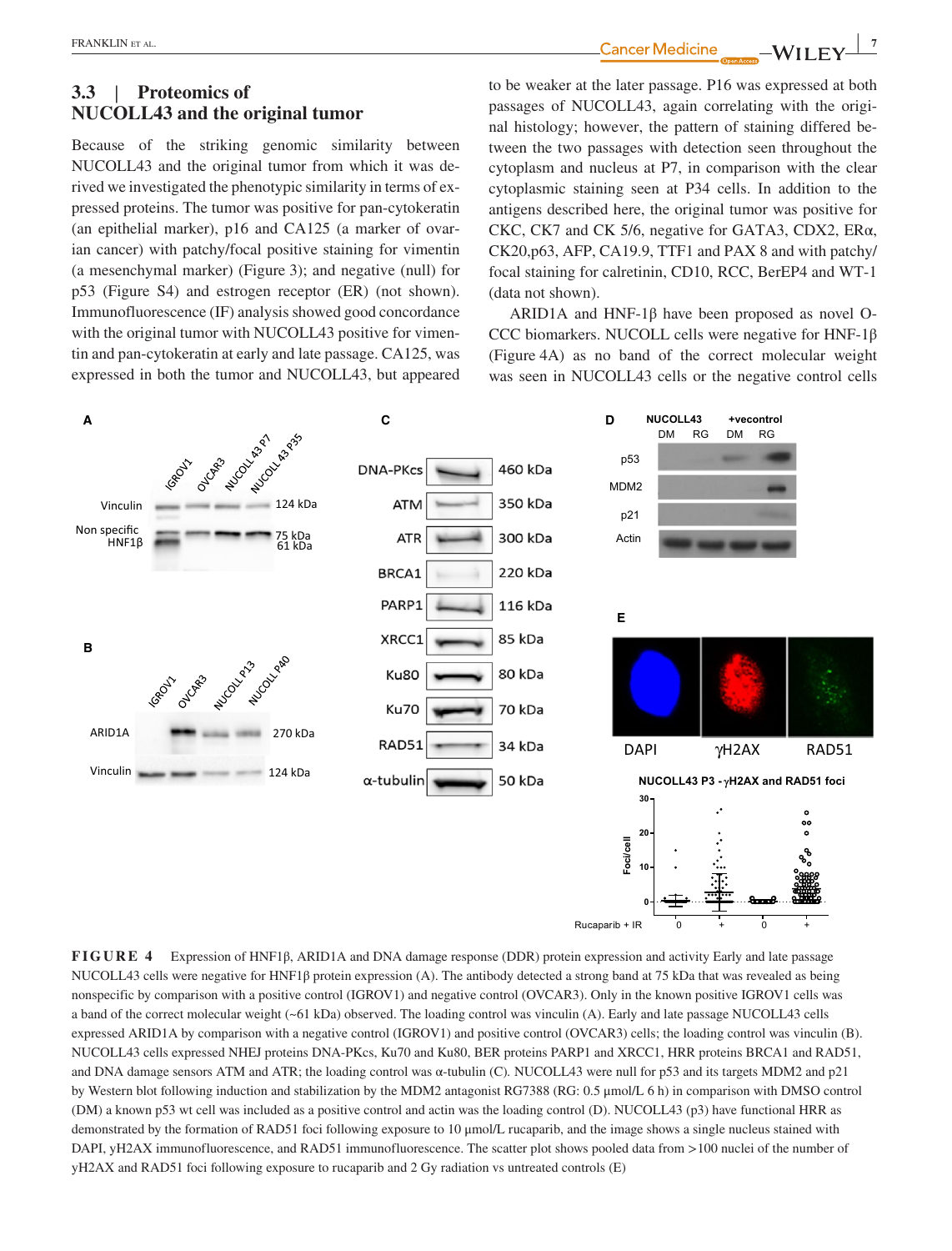**8 WII FY** Cancer Medicine **CONSIDER ALL ASSESS** FRANKLIN ET AL.

(OVCAR3) but was clearly visible in the positive control (IGROV1 cells). OVCAR3 as well as IGROV1 cells were positive for HNF-1 $\beta$  by immunofluorescence (Figure S3). Because of this nonspecific staining, we did not investigate  $HNF-1\beta$  in NUCOLL43 by immunofluorescence. NUCOLL43 was positive for ARID1A, with OVCAR3 and GROV1 providing positive and negative controls (Figure 4B).

## **3.4** | **DNA damage response profiling of NUCOLL43**

The acquisition of genomic instability is a key event in tumorigenesis and frequently the result of dysregulation of the DNA damage response (DDR).<sup>16</sup> To investigate the DDR status of NUCOLL43 cells, both the expression of key DDR proteins by Western blot and functional assays were performed. NUCOLL43 cells expressed XRCC1 and PARP1, key components of DNA base-excision repair that deals with the most common type of DNA damage. DNA double-strand breaks (DSBs) are highly lethal and are repaired by nonhomologous end joining (NHEJ) and homologous recombination DNA repair (HRR). NUCOLL43 cells expressed the NHEJ proteins DNA-PKcs, Ku70 and Ku80, as well as the HRR proteins RAD51 and BRCA1. NUCOLL43 cells also expressed ATM and ATR, the major signaling kinases that signal DNA damage, particularly DNA double-strand breaks to cell cycle checkpoints and DNA repair (Figure 4C).

There was no detectable expression of the tumor suppressor, p53, in the original tumor despite no evidence of chromosome 17p deletion (p53 null: Figure S4A). NUCOLL43 cells were also consistently negative for p53 by Western blot. The MDM2 inhibitor (RG7388) increased p53 stabilization and expression of its downstream targets, p21 or MDM2 in a known *TP53*-wt cell line (positive control) but failed to increase p53 stabilization and the expression of p21 or MDM2 in NUCOLL43 cells (Figure 4D). RG7388 did not induce p53-specific changes in gene expression either (Figure S4B) and neither RG7388 nor Nutlin-3a had any impact on NUCOLL43 cell proliferation (Figure S4C) confirming lack of p53 function.

To confirm that the expression of BRCA1 and RAD51 conferred HRR function, the ability of NUCOLL43 cells to form RAD51 foci in response to DNA damage was assessed. Compared to the untreated controls, rucaparib with IR treatment caused a 10-fold increase in yH2AX foci) with a 60-fold increase in RAD51 foci (Figure 4E), indicating that NUCOLL43 has functional HRR.

## **3.5** | **Drug sensitivity**

The accumulated data indicated that NUCOLL43 cells were largely similar to the original tumor; therefore, we assessed the sensitivity of NUCOLL43 to drugs commonly used in the treatment of ovarian cancer. We performed colony formation



**FIGURE 5** Sensitivity of NUCOLL43 to cytotoxic agents. Results from colony formation assays and cell survival values obtained by normalization of treated cells to untreated controls (A). Error bars show the standard error of the mean (SEM). Data are representative of three independent experiments. The effect of NVP-BEZ235 on PI3K and mTOR activity was determined by Western blot measuring AKT and 4E-BP1 phosphorylation, a single representative image is shown, and data normalized to vinculin loading control are shown for three independent experiments (B)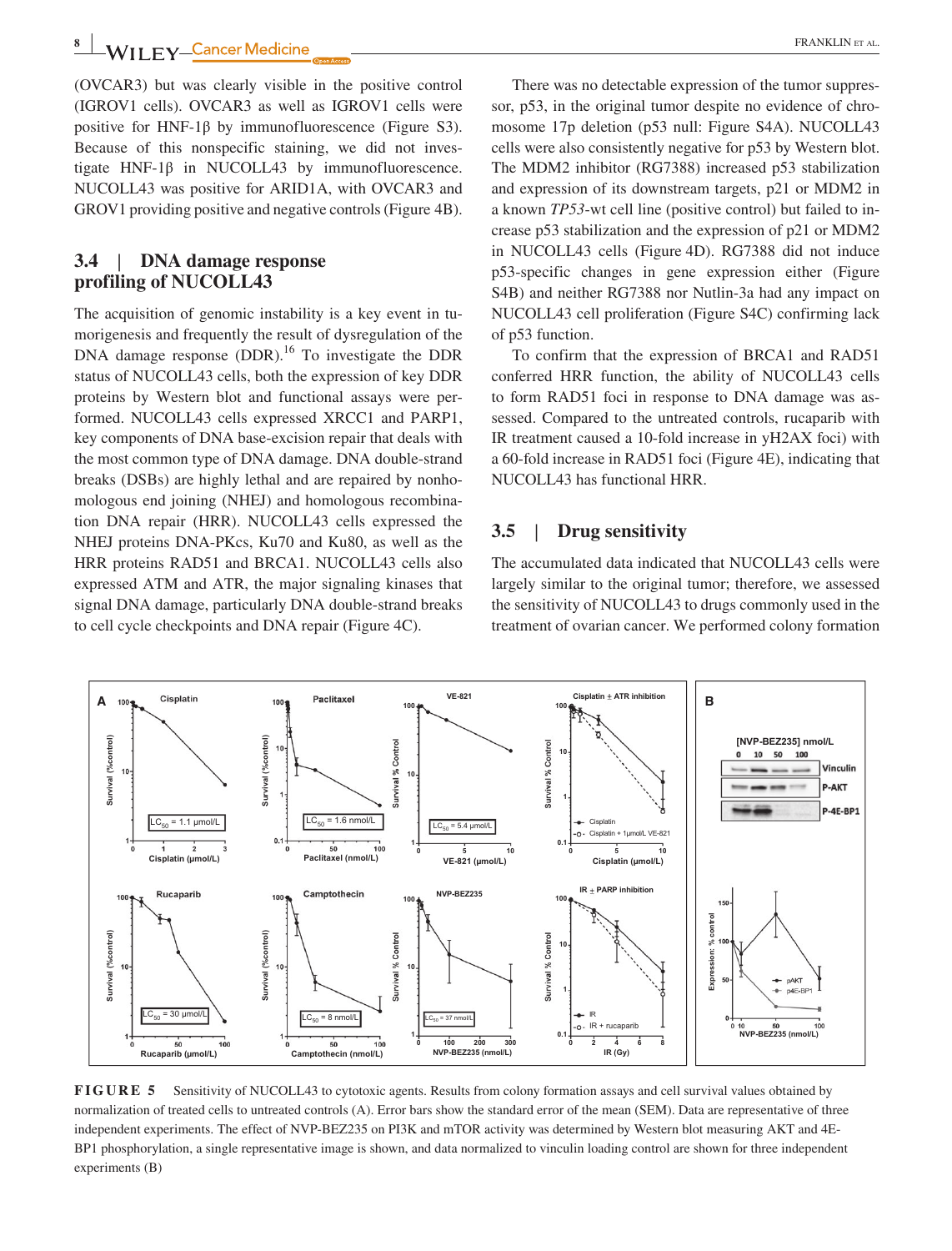assays, the most direct measure of cell killing (Figure 5A) to calculate the  $LC_{50}$  of NUCOLL43 in response to cisplatin (a DNA cross-linking agent  $LC_{50} = 1.1 \mu \text{mol/L}$ , paclitaxel (an antitubulin agent  $LC_{50} = 1.6$  nmol/L), camptothecin (a topoisomerase I poison  $LC_{50} = 8$  nmol/L), rucaparib (a PARP inhibitor  $LC_{50} = 30 \mu m o l/L$ ), VE-821 (an ATR inhibitor  $LC_{50} = 5.4 \mu$ mol/L) and NVP-BEZ235 (a pan-PI3K inhibitor  $LC_{50} = 37$  nmol/L) (Figure 4). NVP-BEZ 235 inhibition of PI3-kinase and mTOR was determined by measuring inhibition of AKT and 4E-BP1 phosphorylation, respectively, and appeared to be more potent against mTOR than PI3K in NUCOLL43 cells (Figure 5B). Radiosensitization by rucaparib was 1.4-fold at the  $LC_{50}$  and sensitization of cisplatin by VE-821 was 1.8-fold at the  $LC_{50}$ .

## **4** | **DISCUSSION**

We report here the characterization of a cell line derived from a culture of ascites cells from a patient with clear cell ovarian cancer. The cells began to proliferate without artificial immortalization procedures and showed remarkable pan-genomic similarity to the original tumor with only trivial changes observed. However, the copy number gain of 7p and 5p observed in NUCOLL43 was less striking in the tumor than in the immortalized cells, suggesting that NUCOLL43 was derived by expansion of a clonal sideline within the tumor. Like the original tumor, NUCOLL43 expressed both epithelial (pan-cytokeratin) and mesenchymal (vimentin) characteristics. In the tumor, vimentin expression was focal/patchy but it was expressed throughout the NUCOLL43 cells, again consistent with the cells being derived from a clonal sideline of the original tumor that was vimentin-positive and with chromosome 5q and 7p copy number changes. NUCOLL43 has both epithelial and mesenchymal properties. Cells with this phenotype are reported to be particularly tumorigenic due to high invasiveness and motility, with subpopulations of vimentin-positive cells in ovarian cancer ascitic fluid reported to show greater invasiveness in vitro. $17$  Both the original tumor and NUCOLL cells expressed p16, which is considered a tumor suppressor because it inhibits the initiation of S-phase. Its upregulation in certain advanced cancers would seem to be somewhat paradoxical. However, increased p16 expression indicates dysregulation of the pRb pathway, and in several tumor types, p16 overexpression is associated with poor prognosis. <sup>18</sup>

CA125 serum levels are currently used as a diagnostic indicator of ovarian cancer but levels are highly variable within ovarian cancer, with some tumors showing no increase.<sup>19,</sup>  $20$  In keeping with the CA125 expression in the original tumor, NUCOLL43 cells expressed CA125; however, this seemed to be less pronounced at passage 34 than at passage

**FRANKLIN** ET AL. **CANCELIN ET AL. 1999 - WILEY** 

7. CA125 is a type I transmembrane glycoprotein, which is shed from the cell surface during proteolytic degradation  $21$  and studies have shown that trypsin can cleave CA125 from the cell surface.<sup>22</sup> Recovery times for the reappearance of cell surface markers after trypsinization can vary from 8 to more than 24 hours.<sup>23</sup> The possibility exists that CA125 levels were lower in passage 34 cells merely because of different recovery from trypsin digestion following routine passage. HNF-1β expression and ARID1A loss have been suggested as a biomarker for O-CCC, although its role in tumor progression remains largely unknown. $24$  NUCOLL43 were negative for HNF-1β but positive for ARID1A by Western blot. The expression of p53 was not detected in the original tumor or in NUCOLL43 cells and lack of p53 function was conclusively demonstrated using MDM2 inhibitors, which neither induced accumulation of p53 or its transcriptional targets nor caused cytotoxicity in NUCOLL43 cells. Mutations and/or deletions of p53 are less frequent in O-CCC than in HGSOC.<sup>8</sup> In a study of 155 O-CCC, 17 showed some unusual morphological characteristics, in addition to the characteristic O-CCC pathology, and of these 60% were negative for p53 and HNF1β.<sup>25</sup> NUCOLL43 therefore represents a less frequent subtype of O-CCC.

Apart from the loss of p53 NUCOLL43 cells expressed all the DDR proteins investigated and, for BRCA1 and RAD51 at least, this was associated with functional DNA repair. The functioning of the HRR pathway underlies their insensitivity to PARP inhibitor-induced cytotoxicity  $(LC_{50} = 30 \mu m o l/L)$ . In a study of a panel of human cancer cell lines treated in a similar manner to rucaparib, cells that lacked HRR function had an  $LC_{50}$  of substantially less than 10  $\mu$ mol/L.<sup>26</sup> HRR dysfunction is also a determinant of sensitivity to cisplatin and the HRR competence of NUCOLL43 cells is consistent with them not being particularly sensitive to cisplatin. In contrast, they appeared to be relatively sensitive to both the topoisomerase I poison, camptothecin, and the antitubulin agent, paclitaxel. Studies of other O-CCC cell lines have also observed sensitivity to topoisomerase 1 poisons.<sup>27–29</sup> Promising results have been seen in some, but not all, clinical trials of topoisomerase I poisons in  $O-CCC^{30}$  suggesting that topoisomerase I poisons may be effective in the subtype of O-CCC represented by NUCOLL43. It is not possible to make a direct comparison in terms of  $LC_{50}$  values with many of those reported in other studies due to use of different treatment protocols and analysis methods. NUCOLL43 cells were slightly less sensitive to the ATR inhibitor VE-821 as a single agent than breast cancer cells using a similar assay protocol<sup>31</sup> and sensitization of cisplatin by VE-821 appeared to be less than has been reported for other cell lines. $32$  Although NUCOLL43 cells were not sensitive to rucaparib as a single agent the radiopotentiation by rucaparib was about 1.8 fold in NUCOLL43 cells, which is higher than we have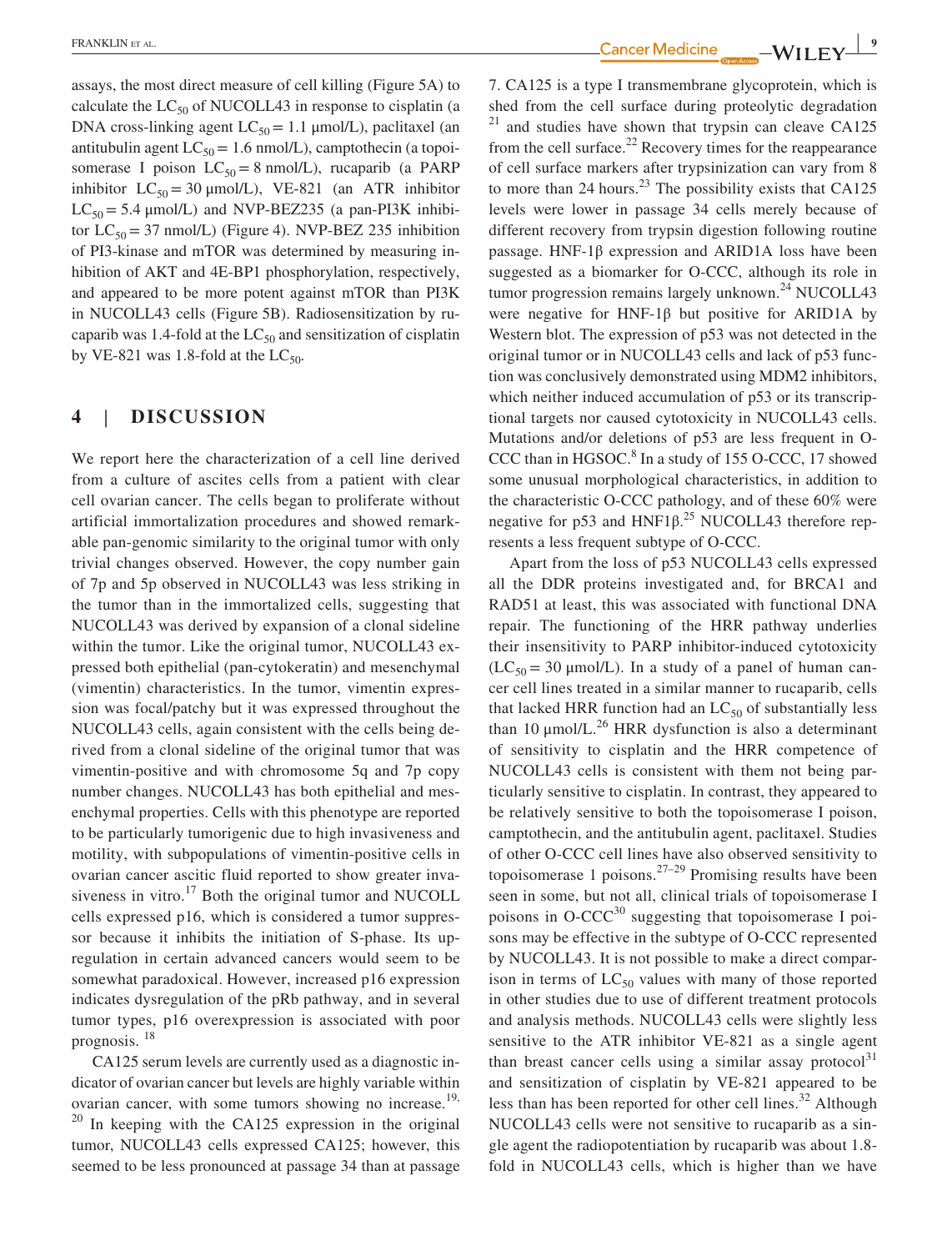observed in other cell lines using colony formation assays and similar exposure periods.<sup>33</sup> Interestingly, NUCOLL43 cells were very sensitive to NVP-BEZ235 in comparison with other cell lines we have investigated.<sup>34</sup> The PIK3CA-AKT-mTOR pathway is emerging as a possible therapeutic target for  $O$ -CCC<sup>35</sup> with a number of both PIK3CA inhibitors and mTOR inhibitors currently in clinical trials.36 A recent paper by Oishi et  $al<sup>37</sup>$  showed that O-CCC cell lines are more sensitive to NVP-BEZ235 than HGSOC cell lines; however, the PIK3CA mutation status of the O-CCC tumor did not appear to impact the sensitivity of these cell lines to NVP-BEZ235. In our study, NVP-BEZ235 appeared to be a more potent mTOR than PI3K inhibitor, which may explain why PI3K mutation status in the Oishi et al study did not affect sensitivity.

However, perhaps the most interesting feature of NUCOLL43 is its extremely high level of UPD. High levels of UPD (7.8-99.9%, median 19%) have been noted in ovarian cancer associated with BRCA mutations with much lower levels  $(0-23.2\% \text{ median} = 0.7\%)$  in BRCA wild-type ovarian cancer.38 If UPD is an indicator of HRR defects, it is possible that the tumor from which NUCOLL43 cells were derived had an HRR defect at some stage of its evolution. Potentially, this function needed to be restored to ensure the survival and progression of the tumor, thereby leaving the "genomic scar" associated with its HRR-defective history. The finding of high UPD in the presence of HRR function indicates that UPD is not a good biomarker for defective HRR.

We believe NUCOLL43 cells represent a subtype of O-CCC that shows a high level of genomic and phenotypic similarity with the original tumor and will be a useful tool for the investigation of novel therapeutic options for O-CCC, which are sorely needed given its poor response to current therapy. This cell line has now been deposited with Ximbio.

#### **ACKNOWLEDGMENTS**

We are grateful to the patient and her family for the donation of her tissue and the clinical and nursing staff at the Northern Gynaecological Oncology Centre at the Queen Elizabeth Hospital for their support. We wish to acknowledge Katrina Robinson and Chris Lowe, Northern Genetics Service laboratories, for the SNP and karyotype analyses. We gratefully acknowledge financial support from Wellcome vacation scholarship Scheme (CG-I), Newcastle University (MF), and Northern Cancer Care and Research Society (LG) for the work presented here.

## **CONFLICT OF INTEREST**

The authors have no conflict of interests.

#### **NOVELTY AND IMPACT**

NUCOLL43 is a new, somewhat unusual, ovarian clear cell carcinoma (O-CCC) cell line with an extremely high level of loss of heterozygosity (>80%), most of which is copy neutral. This and its high level of genomic and proteomic similarity to the original tumor make it an interesting model of O-CCC. Its sensitivity to drugs commonly used to treat ovarian cancer has been determined, and it has been deposited in a commercial bank.

## **ORCID**

*Nicola J. Curtin* **b** <http://orcid.org/0000-0003-1369-1843>

#### **REFERENCES**

- 1. World Cancer Research Fund International webpage. [http://www.](http://www.wcrf.org/int/cancer-facts-figures/data-specific-cancers/ovarian-cancer-statistics) [wcrf.org/int/cancer-facts-figures/data-specific-cancers/ovari](http://www.wcrf.org/int/cancer-facts-figures/data-specific-cancers/ovarian-cancer-statistics)[an-cancer-statistics.](http://www.wcrf.org/int/cancer-facts-figures/data-specific-cancers/ovarian-cancer-statistics) Accessed July 30, 2018.
- 2. Jacobs IJ, Menon U, Ryan A, et al. Ovarian cancer screening and mortality in the UK Collaborative Trial of Ovarian Cancer Screening (UKCTOCS): a randomised controlled trial. *Lancet*. 2016;387:945‐956.
- 3. Kurman RJ, Shih IeM. The origin and pathogenesis of epithelial ovarian cancer: a proposed unifying theory. *Am J Surg Pathol*. 2010;34(3):433‐443.
- 4. O'Donnell RL, McCormick A, Mukhopadhyay A, et al. The use of ovarian cancer cells from patients undergoing surgery to generate primary cultures capable of undergoing functional analysis. *PLoS ONE*. 2014;9(3):e90604.
- 5. Ledermann JA. PARP inhibitors in ovarian cancer. *Ann Oncol*. 2016;27(Suppl 1):i40‐i44.
- 6. Gilks CB, Prat J. Ovarian carcinoma pathology and genetics: recent advances. *Hum Pathol*. 2009;40:1213‐1223.
- 7. Chiang YC, Chen CA, Chiang CJ, et al. Trends in incidence and survival outcome of epithelial ovarian cancer: 30-year national population-based registry in Taiwan J. *Gynecol Oncol*. 2013;24(4):342‐351.
- 8. Ho ES, Lai CR, Hsieh YT, et al. p53 mutation is infrequent in clear cell carcinoma of the ovary. *Gynecol Oncol*. 2001;80(2):189‐193.
- 9. Sugiyama T, Kamura T, Kigawa J, et al. Clinical characteristics of clear cell carcinoma of the ovary: a distinct histologic type with poor prognosis and resistance to platinum-based chemotherapy. *Cancer*. 2000;88(11):2584‐2589.
- 10. Domcke S, Sinha R, Levine DA, Sander C, Schultz N. Evaluating cell lines as tumour models by comparison of genomic profiles. *Nat Commun*. 2013;4:2126.
- 11. Beaufort CM, Helmijr JC, Piskorz AM, et al. Ovarian cancer cell line panel (OCCP): clinical importance of in vitro morphological subtypes. *PLoS ONE*. 2014;9(9):e103988.
- 12. Zanjirband M, Curtin N, Edmondson RJ, Lunec J. Combination treatment with rucaparib (Rubraca) and MDM2 inhibitors, Nutlin-3 and RG7388, has synergistic and dose reduction potential in ovarian cancer. *Oncotarget*. 2017;8(41):69779‐69796.
- 13. Patterson MJ, Sutton RE, Forrest I, et al. Assessing the function of homologous recombination DNA repair in malignant pleural effusion (MPE) samples. *Br J Cancer*. 2014;111:94‐100.